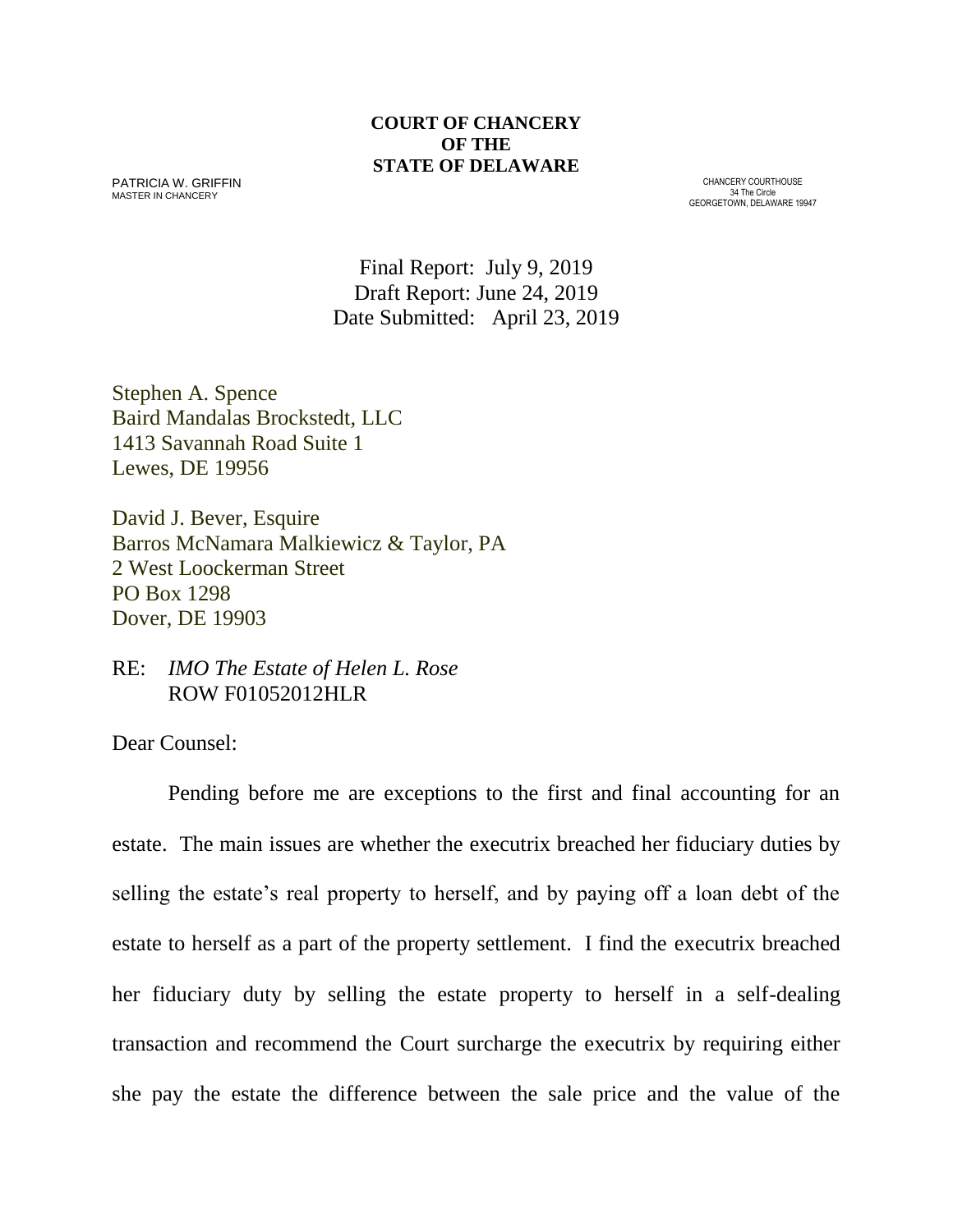property or the sale to her will be voided. I also find the executrix had an equitable mortgage lien on the estate property, although the amount of the debt was less than the amount assessed against the estate. I recommend an award of the exceptants' attorney's fees, with the amount to be determined later, that the executrix be directed to pay attorney's fees incurred in defense of this action, and address other claims. This is a final report.

### **I. Background**

Helen Rose ("Decedent") executed her Last Will and Testament ("Will") on April 27, 2005, in which she named her stepdaughter, Patricia Rose, as executrix and ordered Patricia to sell her real property located at 801 West Mt. Vernon Street, Smyrna, Delaware ("Property"), "in whatever manner my Executrix, in her discretion, deems most appropriate and advisable," and after payment of the estate debts and of the specific bequests in the Will, to distribute the remaining proceeds "in accordance with [her] residuary clause."<sup>1</sup> She also devised \$2,000.00 to her grandson-in-law or, if he predeceased the Decedent, to her granddaughter, Terri Fioravaniti; \$10,000.00 to her granddaughter, Tammy Carlton, and \$5,000.00 to her step-son or, if he predeceased the Decedent, to her granddaughter, Sara Rose.<sup>2</sup>

<sup>&</sup>lt;sup>1</sup> Docket Item ("D.I.") 15,  $\P$  4. I use first names in pursuit of clarity and intend no familiarity or disrespect. Citations to the trial transcript are in the form "Tr. #."

 $^{2}$  *Id.*, **¶** 5-7.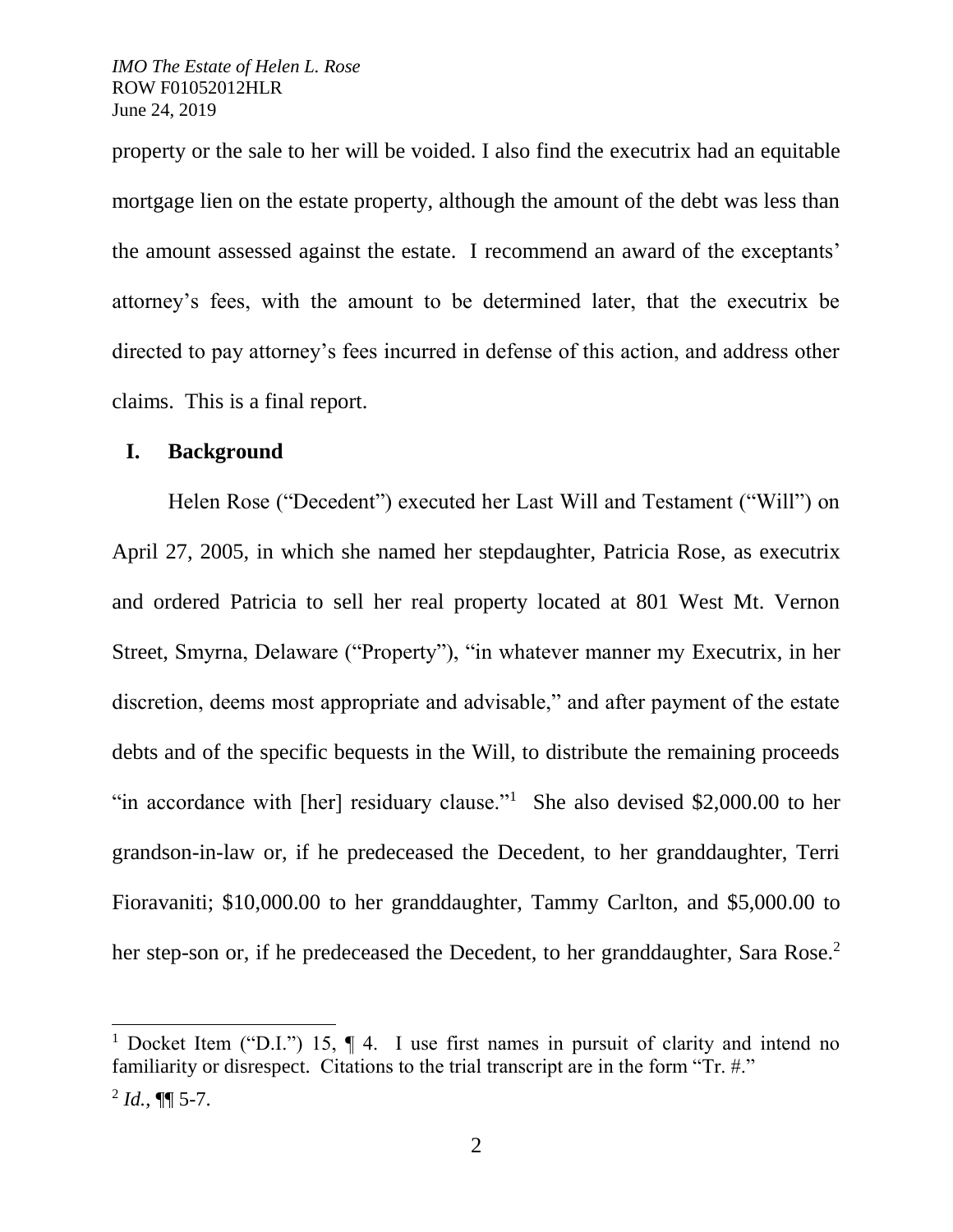The Decedent named her son, George Rose, her daughters, Mary Hilte, Doris Buckingham and Patricia, as equal residuary beneficiaries of her estate.<sup>3</sup> The Decedent died on January 5, 2012 and letters testamentary were granted to Patricia on or about January 10, 2012.<sup>4</sup>

Patricia submitted a claim against the estate related to monies she had loaned the Decedent under a promissory note ("Note") providing that Patricia would pay the Decedent \$500.00 monthly from April 1, 2005 until the Decedent's death or through March 1, 2025, whichever occurred first. 5 The Note was secured by a mortgage ("Mortgage") on the Property. Both the Note and Mortgage were dated April 1, 2005.<sup>6</sup> There is no evidence that either document was recorded or notarized, and the copy of the Mortgage in evidence was signed by the Decedent and witnessed by her sister Mary.<sup>7</sup> The evidence indicates that Patricia's payments to the Decedent ended in November of 2011.

 $\overline{a}$ 

 $^{6}$  D.I. 5.

7 *Id.*

 $3$  *Id.*, **[8.**]

 $4$  D.I. 13, ¶¶ 1, 2.

<sup>5</sup> D.I. 5, "Promissory Note," "Mortgage." Patricia testified that the Decedent needed money so, instead of her executing a reverse mortgage, Patricia agreed to give her \$500.00 a month to help her with everyday expenses. Tr. 93:7-18. Patricia testified that the attorney set up the note for ten years, although the note reflects a 20-year term. Tr. 97:1; D.I. 5.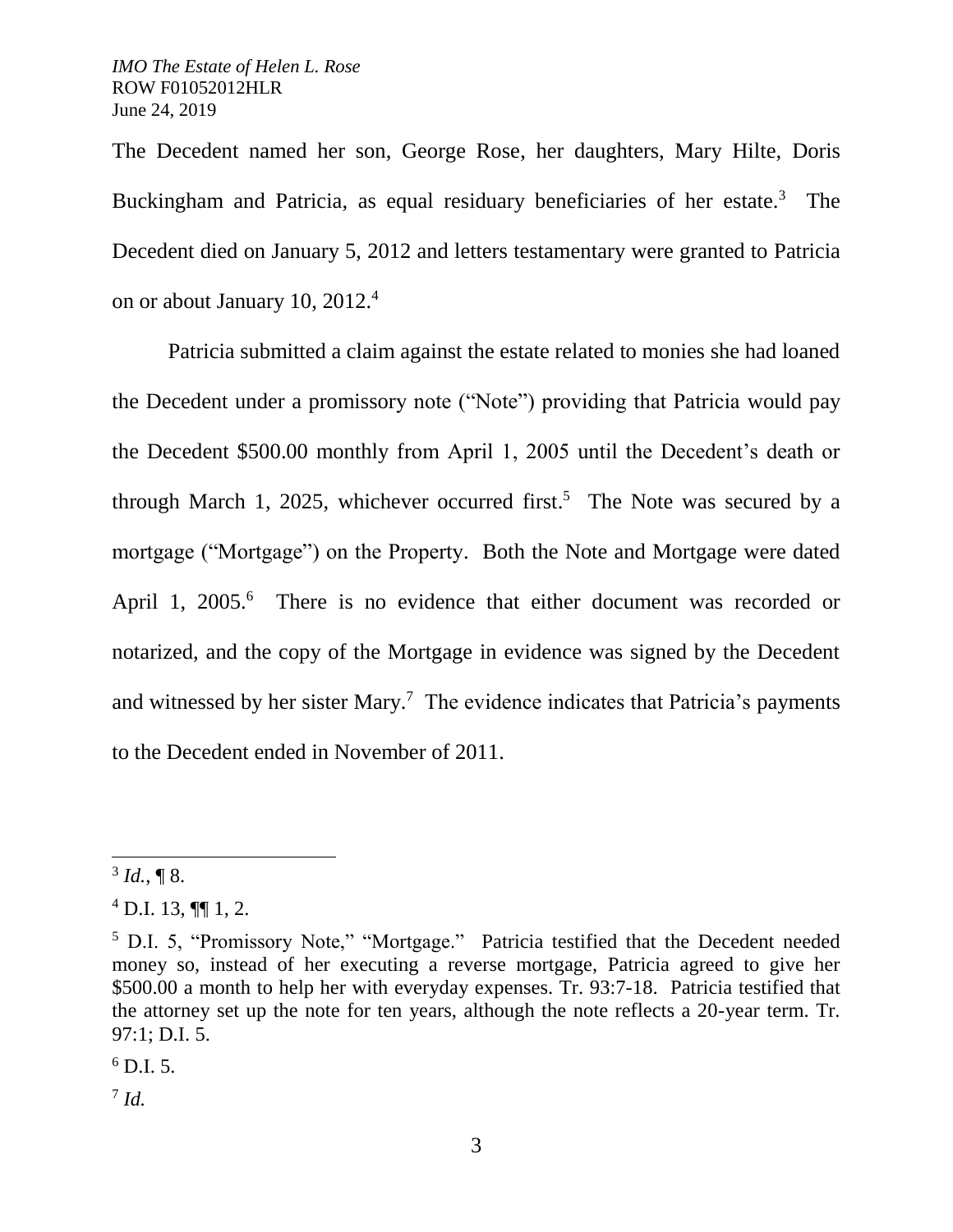The inventory was filed on March 12, 2012.<sup>8</sup> Patricia listed the Property on the inventory with a value of \$120,000.00, which she testified was what she estimated its value to be.<sup>9</sup> The evidence showed the Property was listed for sale in or around January of 2012 for \$129,900.00, and remained on the market until December of 2012.<sup>10</sup> There were approximately ten appointments to show the Property while it was listed but those persons were turned away by George, who lived on the Property rent-free and refused to leave.<sup>11</sup> The Property was shown only twice and there was only one verbal offer for the Property at \$90,000.00 within a couple of months after the Property was listed.<sup>12</sup> Patricia discussed the \$90,000.00 offer with Mary and then turned it down.<sup>13</sup> After the listing expired with no additional offers, Patricia consulted attorneys about removing George from the Property, but did not take legal action to do so.<sup>14</sup> Patricia testified that George would not let them enter onto the Property, and the Property was not again listed

l

 $8$  D.I. 5.

<sup>9</sup> Exceptants' Tr. Ex. B; Tr. 13:13-16.

<sup>&</sup>lt;sup>10</sup> Tr. 67:4-6. The realtor testified that the Property "needed new flooring, the kitchen needed updating, needed paint." Tr. 67:19-68:1. *See also* Tr. 15:13-17; 17:4-16; 68:8-9; Executrix's Tr. Ex. 1.

 $11$  Tr. 71:1-15; 124:15-18.

 $12$  Tr. 70:6-10, 20-22; 71:10-12; 82:14-19.

<sup>&</sup>lt;sup>13</sup> Tr. 16:17-24. Mary testified that, once learning of the offer from Patricia, she contacted Doris, who indicated that she did not want to accept the offer because it was "too soon" and the Property had not been on the market that long. Tr. 82:9-19.

<sup>14</sup> Tr. 23:20-23; 37:10-14; *see* Exceptants' Tr. Ex. C.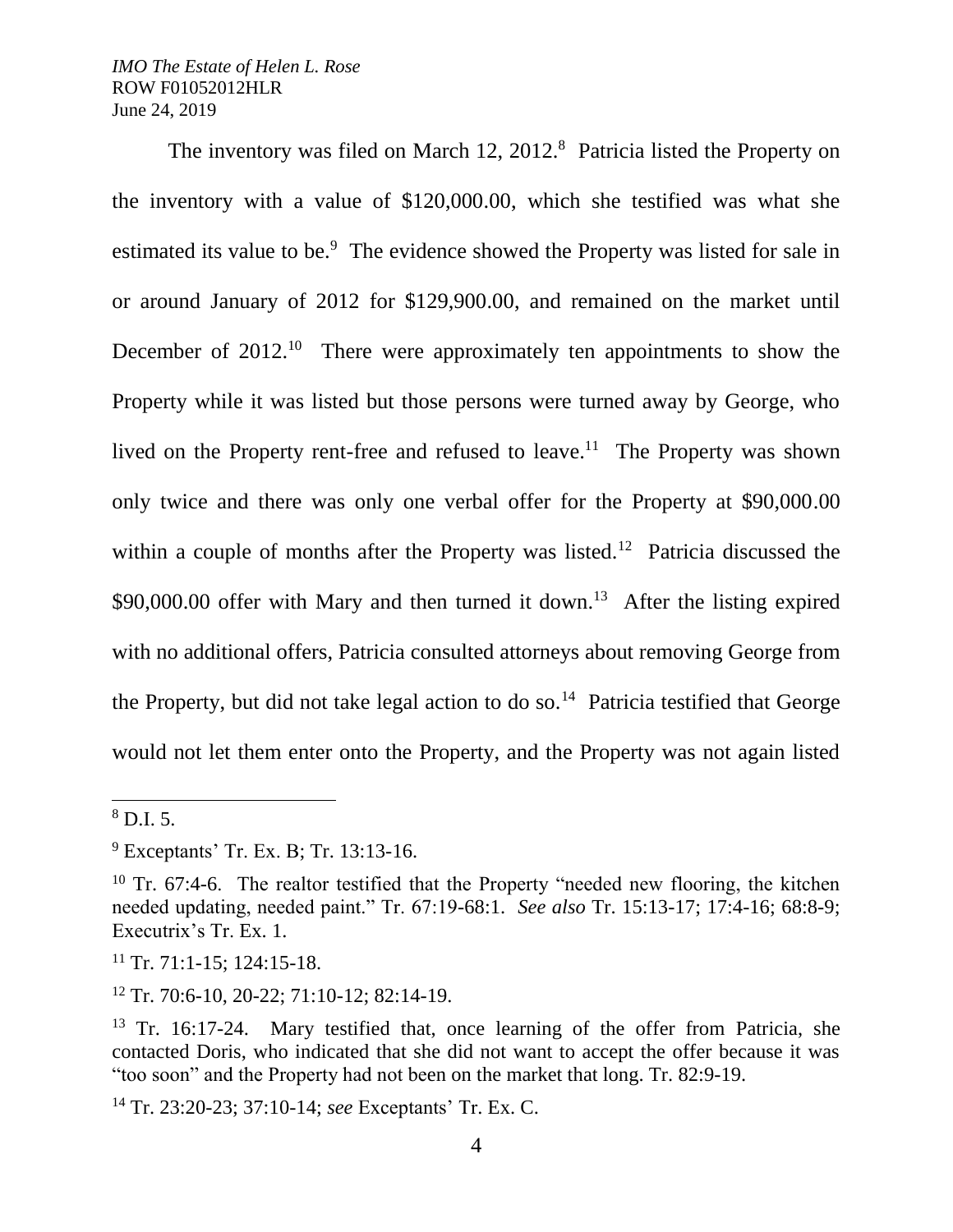for sale.<sup>15</sup> Patricia testified that she considered selling the Property to Mary but, when those efforts fell through, she sold the Property to herself for \$80,000.00 on September 20, 2017.<sup>16</sup> Patricia discussed her purchase of the Property with Mary in advance, who consented to it, but the evidence did not show she discussed her purchase, or obtained approval for the purchase, with any other beneficiary.<sup>17</sup> During settlement, Patricia received \$54,557.02 in credit for repayment of the balance on the Mortgage loan, and \$5,196.60 in credit for tax and insurance payments.<sup>18</sup> George left when the Property sold and Mary moved in, with Mary working jointly with Patricia to make improvements on the Property.<sup>19</sup>

The first and final accounting for the estate was filed on July 6, 2018.<sup>20</sup> Exceptions were filed by Terri, Doris and Tammy ("Exceptants") on October 1, 2018, alleging that Patricia breached her fiduciary duties by neglecting the Property; failing to sell the Property and allowing their brother, George, to live in

l

<sup>15</sup> Tr. 103:10-14; 17:17-22.

<sup>16</sup> Tr. 23:23-24:5; Exceptants' Tr. Ex. D.

 $17$  Mary testified that she had discussed the earlier plan for Mary to purchase the Property with Doris. Tr. 83:3-21. And, that she has not spoken with Doris since before Patricia bought the house. Tr. 90:18-91:1. Terri and Tammy both testified that Patricia did not discuss her plan with them prior to purchasing the Property, and they only found out about the purchase in June of 2018, and would not have consented to her purchase. Tr. 59:8-21; 62:14-63:6.

<sup>18</sup> Exceptants' Tr. Ex. D.

<sup>19</sup> Tr. 42:24-43:10; 86:11-87:4; 107:16-20.

 $^{20}$  D.I. 9.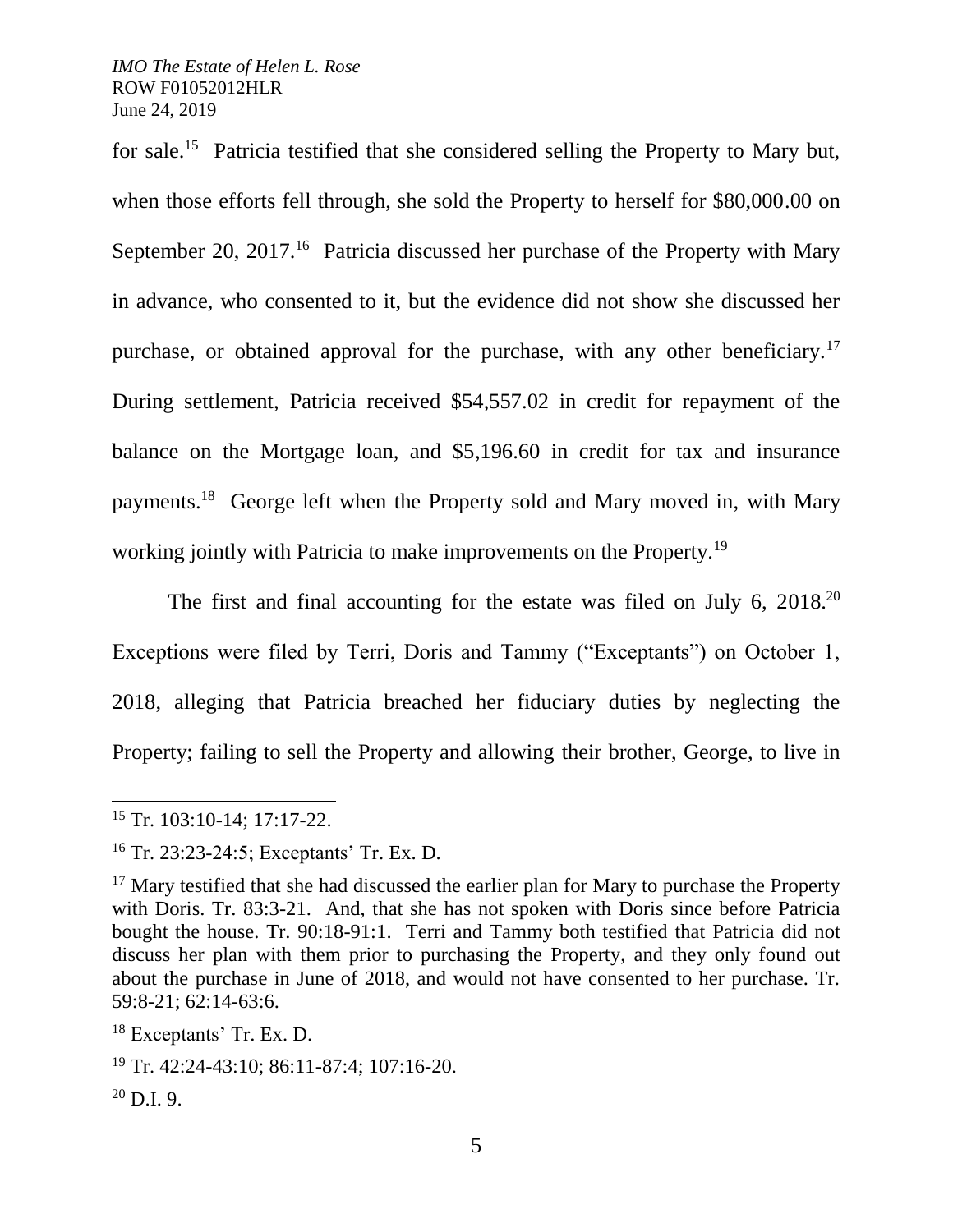the Property rent-free for more than five years, before selling the Property to herself at a price approximately \$40,000.00 below its value; and by paying off an unsupported estate loan debt to herself as a part of the Property settlement. Exceptants seek relief either as payment representing the full value of the property, or the voiding of the sale to Patricia, disallowance of estate attorney's fees, closing costs and executrix's commission, an accounting of the loan payoff on the Note, and their attorney's fees and costs. Patricia responds that she did not breach her fiduciary duties—she sold the property to herself for the price that would have been obtained based upon a previous potential sale, handled the estate competently and the loan debt owed to her was supported. A hearing on the exceptions was held on April 23, 2019.

### **II. Analysis**

Court of Chancery Rule 198 specifies the burden of proof in exceptions to an  $account.<sup>21</sup>$  Once exceptions are filed in compliance with Rule 198, the burden of proof falls on the executrix to demonstrate that the accounting was properly prepared.<sup>22</sup> That burden shifts, however, where the exceptant seeks a surcharge.

<sup>21</sup> Ct. Ch. R. 198.

<sup>22</sup> *In re Estate of Stepnowski*, 2000 WL 713769, at \*1 (Del. Ch. May 2, 2000) (this "burden of proof reflects the fact that the administrator of the estate stands in a fiduciary capacity to the beneficiaries"); *see also In re Estate of Rich*, 2013 WL 5966273, at \*1 (Del. Ch. Oct. 29, 2013).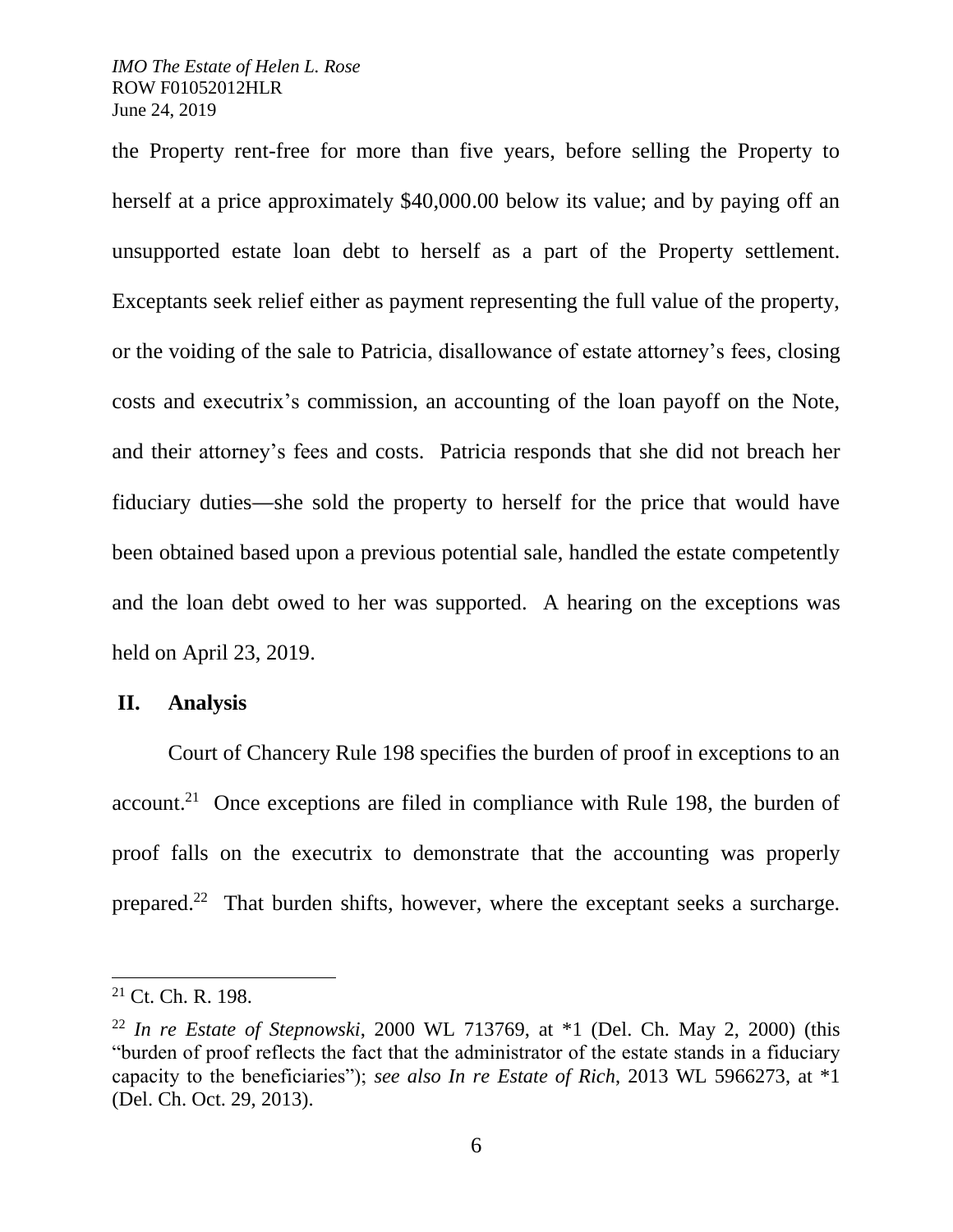In those instances, the exceptant "must demonstrate affirmatively that a surcharge is warranted."<sup>23</sup> Exceptions are addressed by issue below.

# **A. Executrix's Purchase of the Property is Self-Dealing**

The first issue is whether Patricia's purchase of the Property was a selfdealing transaction. To so hold, I need to find that Patricia owed and breached fiduciary duties to the estate. Patricia, acting as executrix of the estate, stands in the position of a fiduciary.<sup>24</sup> Her duty is to carry out the "wishes of the decedent as expressed in the will. $125$  The Will charged her with selling the Property to pay the estate debts, funding the specific bequests in the Will, and distributing any remaining funds to the residuary beneficiaries. As a fiduciary, Patricia has a duty of loyalty requiring her to act, at all times, in the best interests of the estate, and is "under a duty not to sell to [herself] either by private sale or at auction, whether the property has a market price or not, and whether or not the [fiduciary] makes a profit thereby."<sup>26</sup> Under current Delaware law, self-dealing transactions are "voidable at the behest of the beneficiary."<sup>27</sup> A court "will uphold such a

<sup>23</sup> *In re Estate of Stepnowski*, 2000 WL 713769, at \*1 n. 1.

<sup>24</sup> *Cf. Vredenburgh v. Jones*, 349 A.2d 22, 32 (Del. Ch. 1975).

<sup>25</sup> *In re Estate of Reichert*, 2001 WL 1398579, at \*2 (Del. Ch. Oct. 31, 2001).

<sup>26</sup> *Stegemeier v. Magness*, 728 A.2d 557, 564 (Del. 1999); *Vredenburgh*, 349 A.2d at 33.

<sup>27</sup> *Pennewill v. Harris*, 2011 WL 691618, at \*3 (Del. Ch. Feb. 4, 2011) (citing *Schock v. Nash,* 732 A.2d 217, 224-25 (Del. 1992)).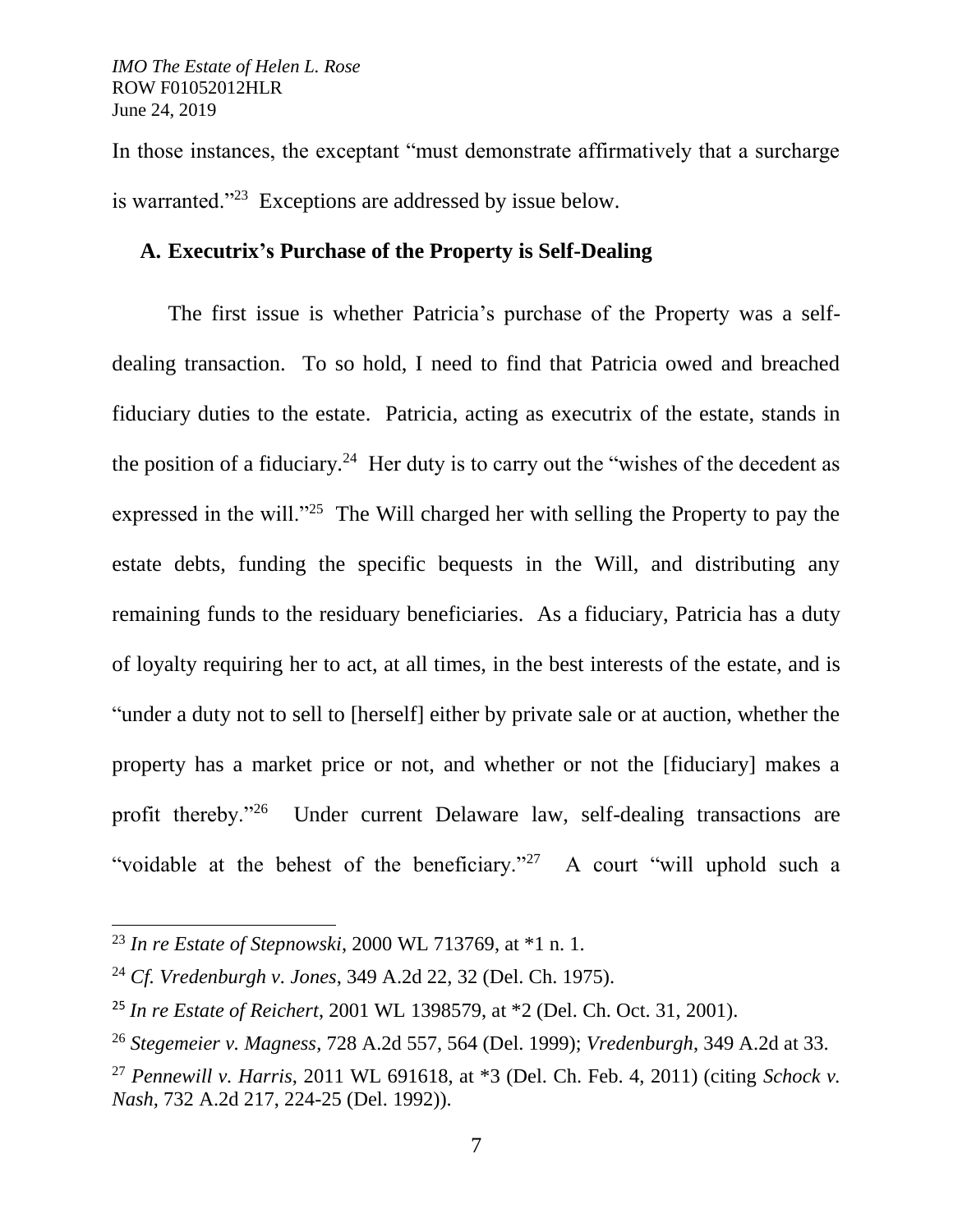$\overline{a}$ 

transaction against a beneficiary challenge only if the [fiduciary] can show that the transaction was fair and that the beneficiaries consented to the transaction after receiving full disclosure of its terms."<sup>28</sup>

Patricia's sale of the Property to herself was a self-dealing transaction. Such a transaction is voidable if challenged by a beneficiary, as it has been here. The presumption of invalidity can be overcome if Patricia shows that the transaction was fair and the beneficiaries gave their informed consent. I find Patricia has not met her burden and the transaction cannot be upheld.

Based upon the evidence, I cannot conclude that the transaction in which Patricia purchased the Property was fair. The evidence shows that Patricia sold the Property to herself for \$80,000.00 on September 20, 2017. She testified she based the \$80,000.00 sale price on the \$90,000.00 verbal offer on the Property in 2012, minus reductions the realtor who listed the Property indicated would have been taken off at the sale.<sup>29</sup> Patricia argues she was taking a significant risk in

<sup>28</sup> *Stegemeier*, 728 A.2d at 563; *see also Vredenburgh*, 349 A.2d at 33 (explaining to overcome the invalidity of a self-dealing transaction, the fiduciary must show the "beneficiary to be Sui juris and that the fiduciary 'in his dealings is candid to the high degree required in such confidential relationships, and further provided that the transaction is in fact fair and reasonable'" (citation omitted)).

<sup>&</sup>lt;sup>29</sup> Patricia testified the  $$80,000.00$  purchase price was determined by considering the \$90,000.00 offer and reducing that amount by the \$9,000.00 to \$10,000.00 in deductions that the realtor indicated would be taken out. Tr. 104:15-21. She, however, was "not sure" whether the expenses she deducted were paid when she ultimately purchased the Property, but knew that any real estate commission was eliminated. Tr. 104:22-105:4.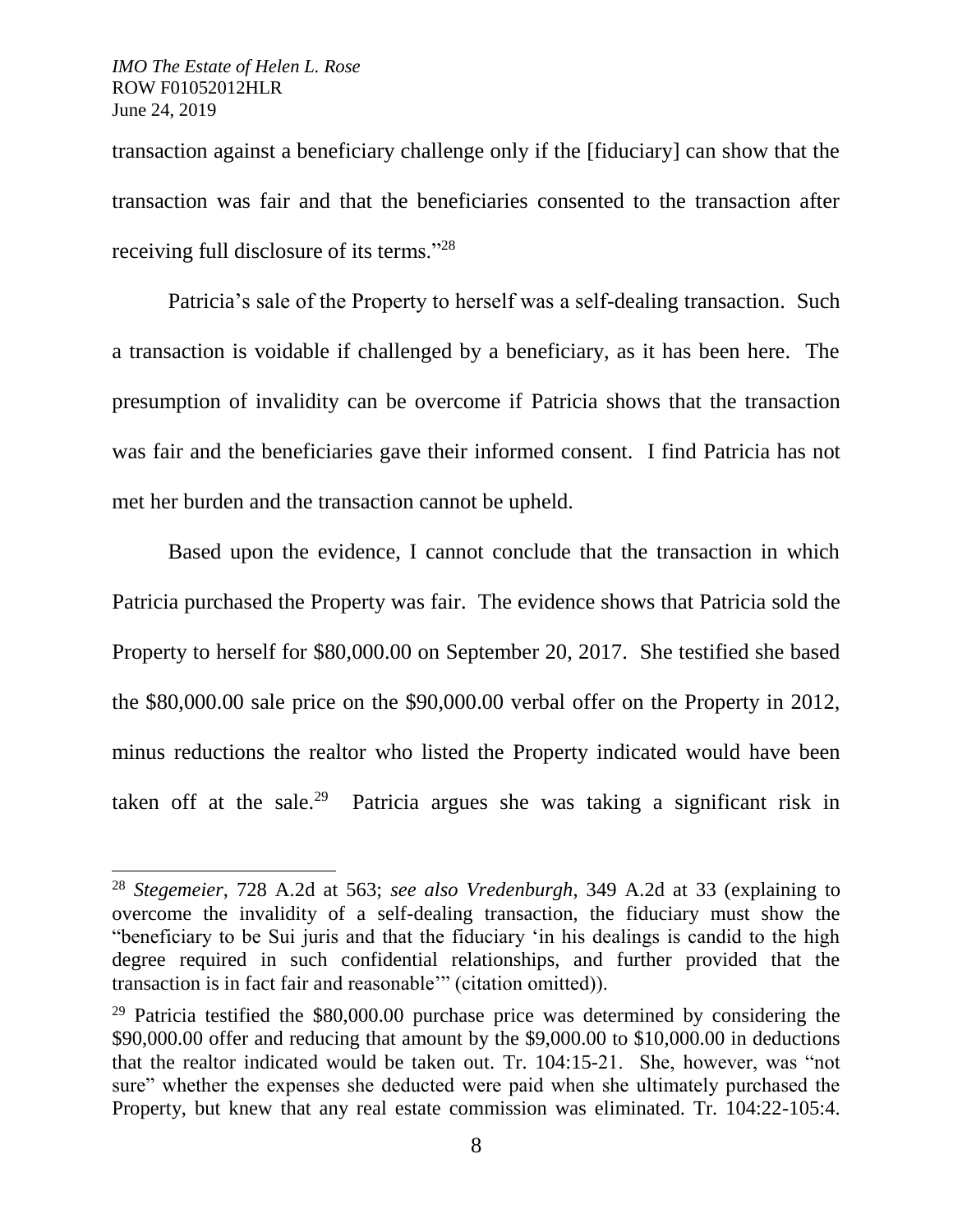l

purchasing the Property without seeing the inside of the house because George lived in the house and prevented her from entering the house. She testified that the condition of the Property when she bought it was poor and that she and Mary made improvements on the Property, which included putting in all new hardwood and tile floors, replacing toilets, and addressing plumbing and electric issues.<sup>30</sup>

However, other evidence indicates the Property had a much higher value than what Patricia paid for it in September of 2017. It had been listed for sale in or around January of 2012 for \$129,900.00, and, although there was only one verbal offer on the Property for \$90,000.00 during the year that it was on the market, the evidence shows interest in the Property was stymied by George, who turned potential buyers away from the Property. The realtor who listed the Property testified that the Property's condition was not very good in 2012, and the listing

The realtor's statement of "estimated net proceeds" showed deductions of \$8,743.00 if the Property sold for the listing price of \$129,900.00, including \$1,948.00 in transfer tax, \$300.00 in deed prep, and \$6,495.00 in real estate commission. Executors' Tr. Ex. 1. Since the tax and commission amounts are based on percentages of the sale price, those costs, and the deductions, would have been significantly less with a \$90.000.00 sale price.

 $30$  There was testimony that the utilities (water and electric) were turned off while George lived at the Property, causing substantial problems with the Property's condition. Tr. 108: 2-18. Patricia testified that she and Mary made approximately \$11,000.00 in improvements to the Property following her purchase. Tr. 110:12-14. As proof, she entered into evidence a number of receipts she claimed were expenditures for improvements. Executrix's Tr. Ex. 3. However, she offered no testimony detailing what the items listed on the receipts were used for; some of the receipts were illegible, and other receipts were for items, such as furniture, that would not be considered improvements.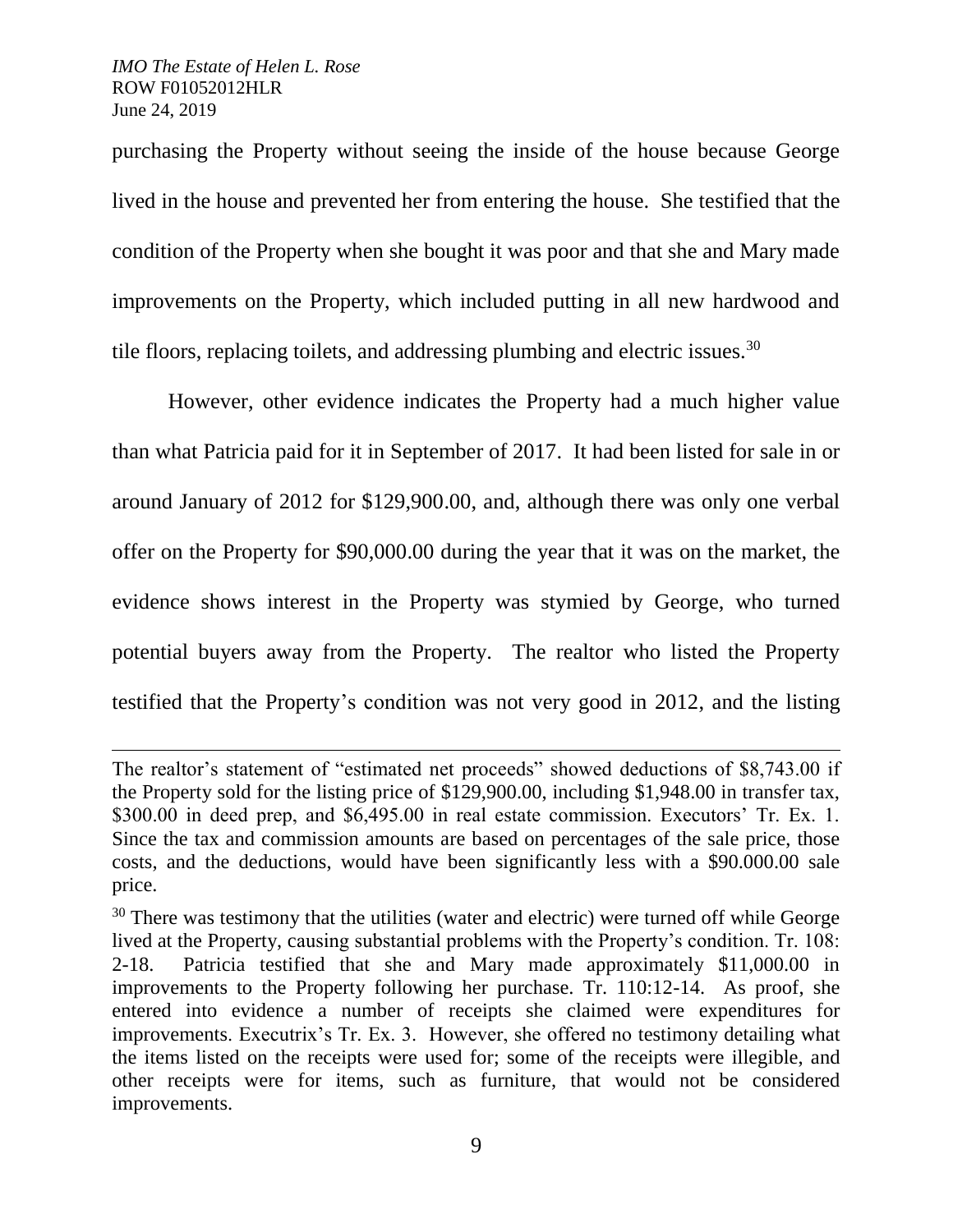price reflected that condition, as well as the attractiveness of the Property's location. $31$ 

And, the Property was appraised at \$128,000.00 as of January 25, 2019, with the notation that the Property is a "30 year old home in overall average condition by local market standards."<sup>32</sup> Contrary to Patricia's claims that the improvements she made following her purchase of the Property greatly enhanced its value, the appraiser testified that improvements, such as new flooring, do not add substantial value to the Property but contribute to the overall condition.<sup>33</sup> And, as executrix, Patricia was responsible for protecting the Property against damage caused by George and cannot claim that damage, which was worsened by her inaction, to justify selling the Property to herself for a lower price.<sup>34</sup>

The evidence supports a finding that the Property's actual value at the time of Patricia's purchase far exceeded the \$80,000.00 purchase price, given its valuation on the inventory at \$120,000.00, its \$129,900.00 listing price in 2012,

<sup>&</sup>lt;sup>31</sup> The realtor testified the Property was located in the Smyrna School District, where there is limited availability. Tr. 76:3-8.

<sup>32</sup> Exceptants' Tr. Ex. F.

 $33$  Tr. 56:15-23.

 $34$  The evidence indicates that the underlying family relationships are fractured, with various family members not speaking to each other. I do not doubt that Patricia's efforts to administer the estate were hindered by these challenges. And, she may have felt she was doing the best she could, given the circumstances; despite her intentions, she did not satisfy the fiduciary obligations that she took on when she agreed to act as executrix.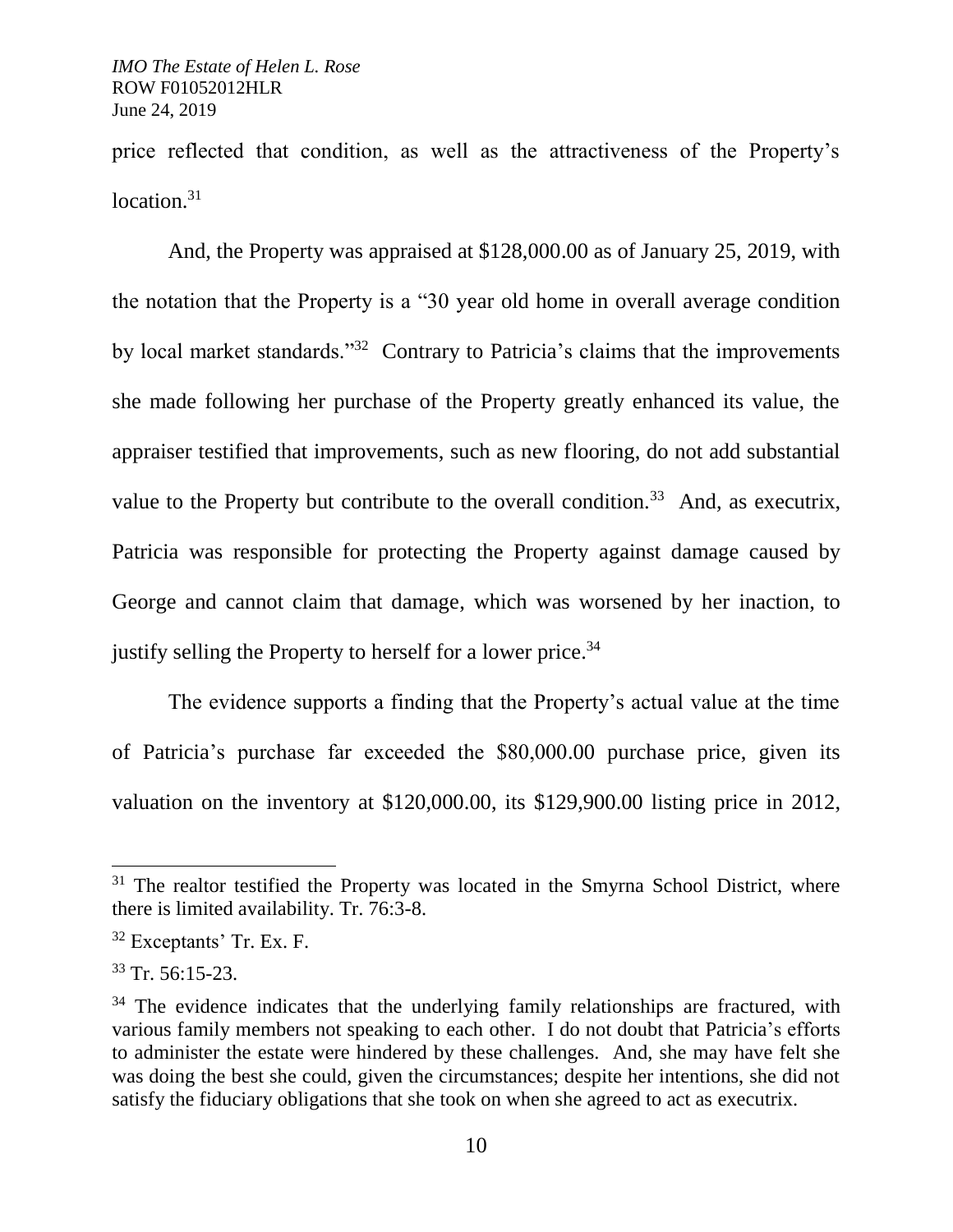l

and its  $$128,000.00$  appraised value approximately one year after the sale.<sup>35</sup> There is no value of the Property in evidence as of the time Patricia purchased it. Since it is Patricia's burden to show the value was fair, and she has not provided evidence of the Property's value at the time of purchase, nor to support her claim that the Property's value was increased by the improvements she made following the purchase, I find it reasonable to set the Property's fair value at the time of purchase at \$128,000.00. <sup>36</sup> The damage to the estate caused by Patricia's self-dealing is \$48,000.00 (the difference between the \$128,000.00 value and the sale price of \$80,000.00).

In addition to showing the fairness of the transaction, to overcome the presumption of invalidity with a self-dealing transaction, Patricia also needed to show the beneficiaries gave their informed consent to the transaction. Here, the only estate beneficiaries who had notice of Patricia's purchase were Mary and

<sup>&</sup>lt;sup>35</sup>Although the listing price was set five years prior to the sale, it was based upon the realtor's assessment of similar properties for sale in the area and recognized the Property's poor condition at that time. Also, for background purposes, the homeowners insurance policy on the Property, which was effective between August 8, 2013 and August 8, 2014, valued the Property at \$143,000.00. D.I. 5.

<sup>&</sup>lt;sup>36</sup> Patricia did not sufficiently prove the expenditures on improvements so that those expenditures could be factored in. *See* n. 30, *supra*. An exception is Patricia's purchase of a \$494.10 shed for the Property. Executrix's Tr. Ex. 3. If the sale of the Property is voided, Patricia may remove the shed from the Property, so long as it can be removed without causing damage to the Property. Further, since her purchase of the Property, Patricia has had exclusive possession of, and benefitted from the use of, the Property, so payments she made for improvements could be seen as an offset for that use. *See* Tr. 43:3-16.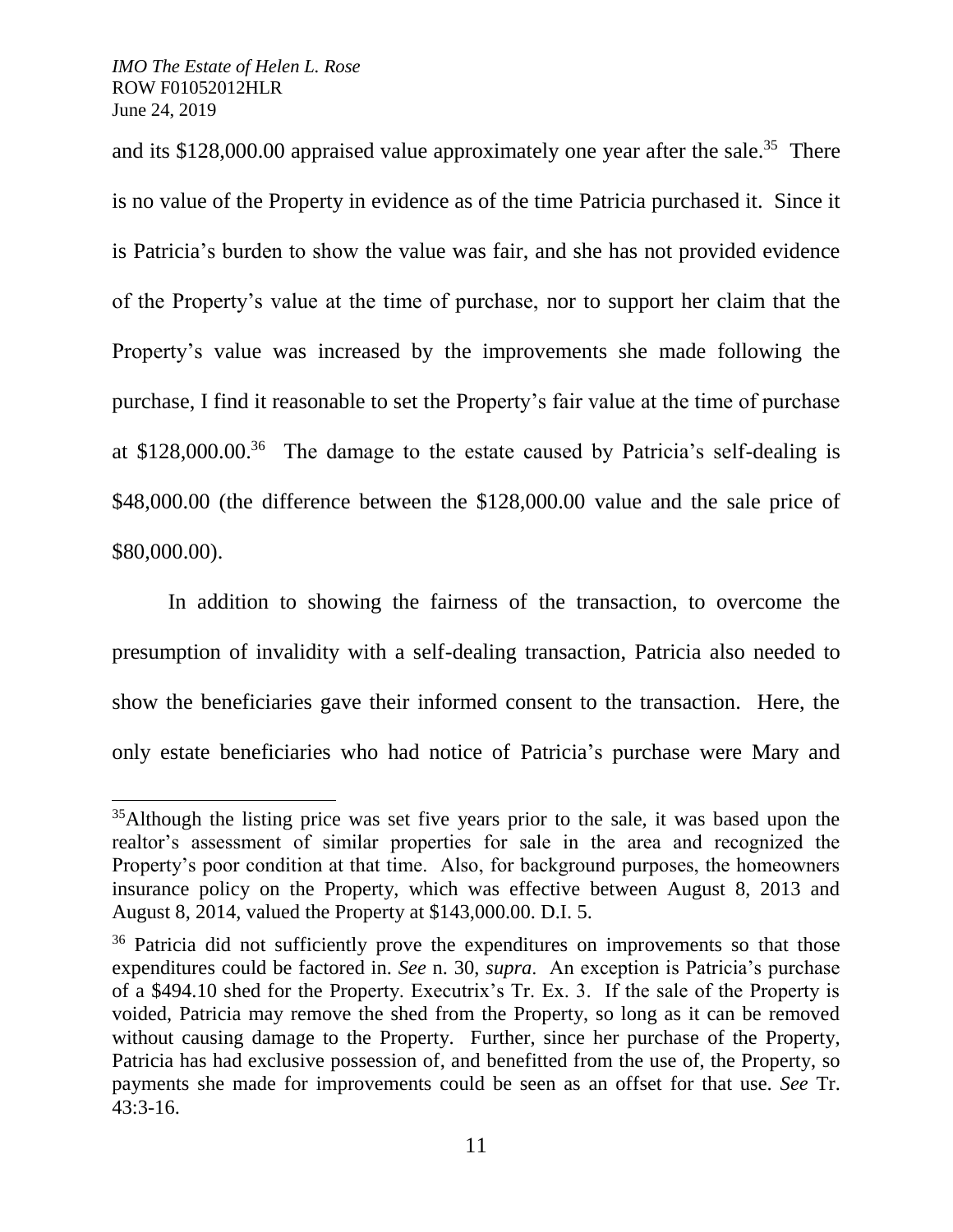$\overline{a}$ 

Patricia herself. There was no evidence that the remaining estate beneficiaries— Tammy, Terri, Doris, Sara, or George—were notified about, or consented to, the sale.<sup>37</sup>

Accordingly, I conclude Patricia has engaged in self-dealing and that her purchase of the Property is voidable. Exceptants seek relief either as payment representing the full value of the property, or the voiding of the sale to Patricia. I recommend the Court order Patricia to either refund the estate \$48,000.00 within 60 days after my report becomes final, or if she fails to do so or notifies the Court that she will not pay the difference within the same time frame, void the sale of the Property.

### **B. Executrix's Equitable Lien on the Property**

The second issue is whether the loan debt arising from the Note held by Patricia is sufficiently proven and whether it is secured by a valid mortgage lien against the Property. Exceptants claim the loan debt was unsubstantiated and, in addition, was unfairly paid off in advance of other estate debts.

A mortgage "is a conveyance of an estate, by way of pledge for the security of debt, and to become void on payment of it."<sup>38</sup> "The *sine qua non* of a

<sup>37</sup> Mary testified that she had spoken with Doris about her possibly purchasing the Property, but it is not clear that Mary spoke with Doris specifically about Patricia purchasing the Property nor that Doris consented. *See* Tr. 83:3-17; 90:18-91:4.

<sup>38</sup> *Handler Const., Inc. v. CoreStates Bank, NA*, 633 A.2d 356, 363 (Del. 1993).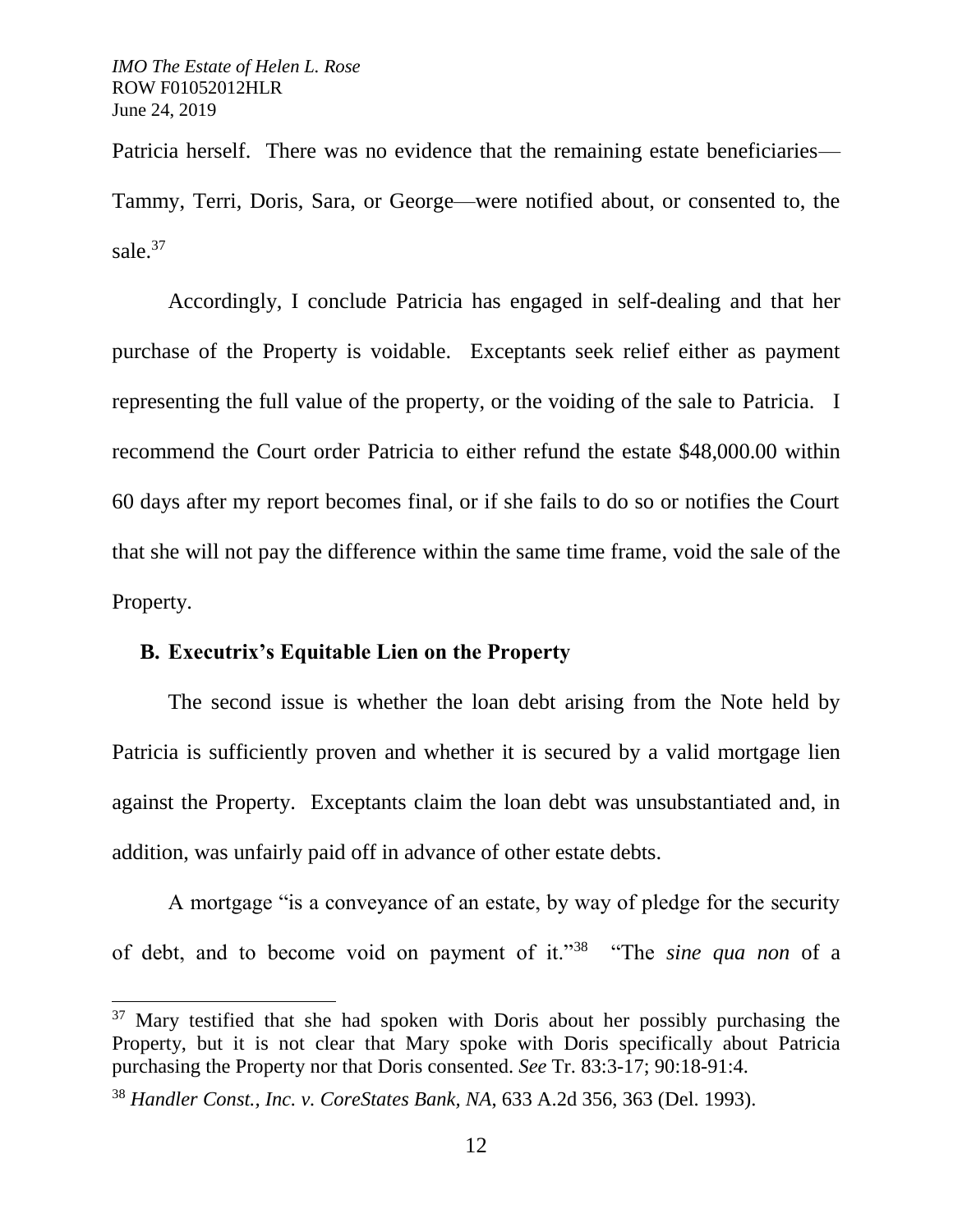'mortgage' is not the form of the document but the intention of the parties to secure a debt with a pledge of real property."<sup>39</sup> The Delaware Supreme Court recognized the Court of Chancery's "equitable power to disregard defects in the execution of a mortgage," based upon the principles that "(1) equity regards substance rather than form," and (2) "equity regards that as done which in good conscience ought to be done." $40$  Further, Delaware's "form of mortgage" statute expressly states that "documents not conforming with its prescribed pattern may nevertheless be valid and fully effectual."<sup>41</sup> Technical defects, such as the failure to acknowledge the mortgage before a notary or to record it, do not necessarily invalidate the mortgage.<sup>42</sup> The key to establishing an equitable mortgage is the intent of the parties to create a mortgage or lien on secured property.<sup>43</sup> Substance transcends form and instruments intended as mortgages to pledge property to secure debts are

l

<sup>39</sup> *Id.* (citation omitted).

<sup>40</sup> *Monroe Park v. Metro. Life Ins. Co.*, 457 A.2d 734, 737 (Del. 1983); *see also Handler Const., Inc.*, 633 A.2d at 363; *OneWest Bank, FSB v. Feeney*, 2013 WL 5977066, at \*6 (Del. Ch. June 27, 2013).

<sup>41</sup> *Handler Const., Inc.*, 633 A.2d at 363 (citing 25 *Del. C.* § 2101(c)).

<sup>42</sup> *Mitchell v. Church*, 2008 WL 4409461, at \*2 (Del. Super. Jan. 31, 2008) ("the law does not require that a mortgagor's acknowledgment has to be notarized in order to make the mortgage valid"); *Borders v. Townsend Assocs.*, 2002 WL 725266, at \*4 (Del. Super. Apr. 17, 2002) ("an acknowledgment [of a mortgage] is not substantive . . . [and] 25 *Del. C.* § 132 cures an imperfect acknowledgment). And, the recording of a mortgage determines its priority over other liens, not its validity. *E. Savings Bank, FSB v. Cach, LLC*, 124 A.3d 585, 589 (Del. 2015) ("the time of recording is determinative of the priority of competing creditors").

 $43$  59 C.J.S. Mortgages § 36 (June 2018 Update).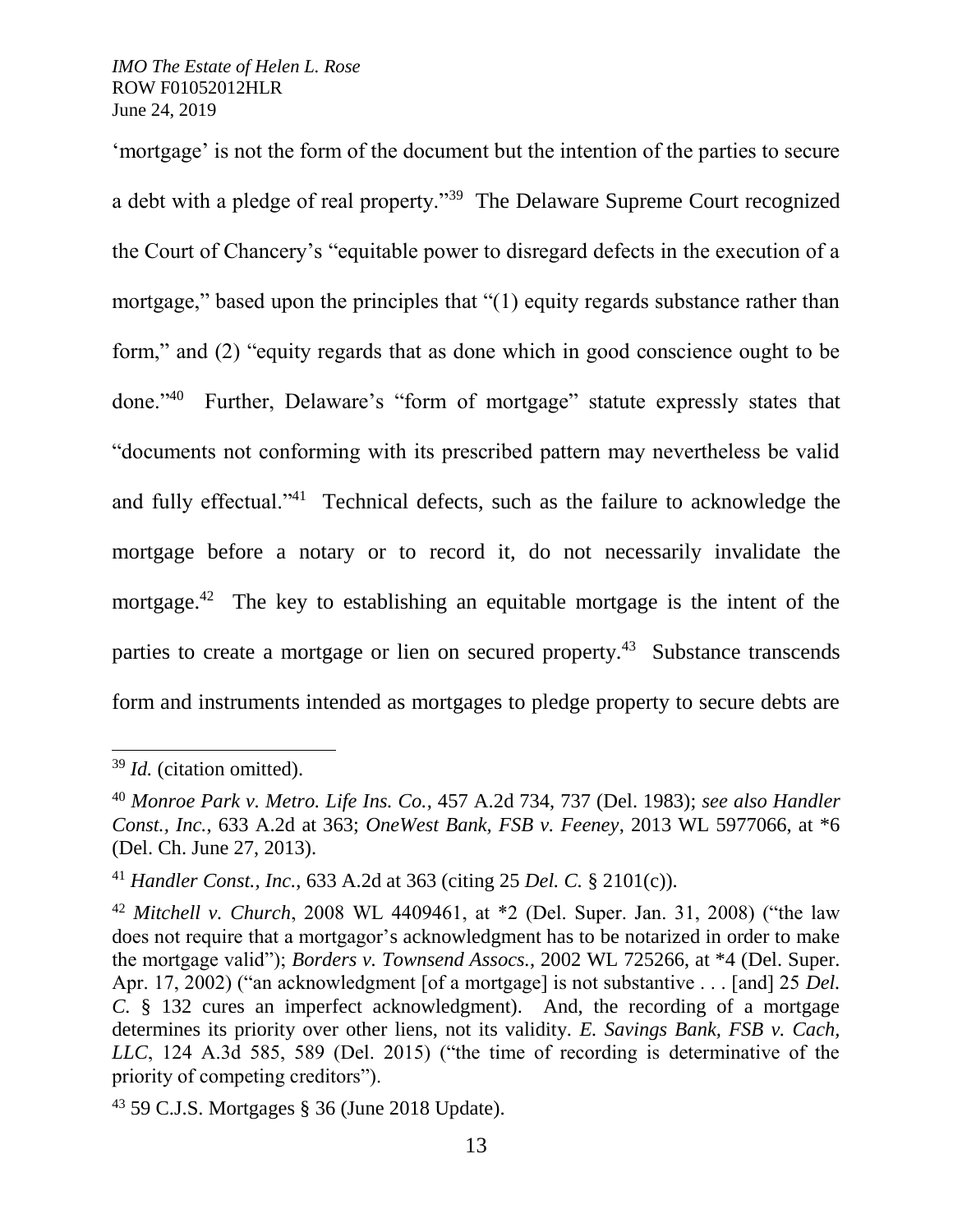l

enforceable as equitable mortgages, even if they are not regarded as legal mortgages because of defects.<sup>44</sup>

Neither the Mortgage nor the Note were recorded or notarized. But the evidence shows that the Decedent executed the Mortgage intending to create an equitable lien on the Property, and that Patricia paid \$500.00 per month to the Decedent from April of 2005 through November of 2011 under the Note.<sup>45</sup> The loan amortization schedule submitted with the Note and Mortgage to the Register of Wills related to Patricia's claim indicates that, as of November of 2011, the balance owed by the Decedent to Patricia on the loan would have been \$47,447.74. 46 However, the settlement sheet for Patricia's purchase of the

<sup>44</sup> 59 C.J.S. Mortgages § 45 (June 2018 Update) (noting that an equitable mortgage can be enforced where the defect in the mortgage is that "it is not recorded . . .; it lacks a seal; it is not signed by the mortgagor, provided that it is otherwise regular and is duly acknowledged by him or her; it is not acknowledged according to the requirements of the law").

<sup>45</sup> *See* Executrix's Tr. Ex. 2; Tr. 39:5-15. Under the terms of the Note, the \$500.00 monthly payments would terminate upon the Decedent's death or March 1, 2025, whichever occurred first. D.I. 5, Note,  $\P$  2. The Decedent died in January of 2012, but there was no evidence of payments made by Patricia to Decedent after November of 2011. Patricia provided copies of bank statements from 2005 and 2007 that reflected more than one \$500.00 payment each month (and failed to provide proof as to who those checks were made out to). Executrix's Tr. Ex. 2. She also provided copies of monthly checks to the Decedent between January of 2008 and November of 2011 (except for April of 2010). *Id.* Although not complete, I find the evidence sufficient to conclude Patricia made monthly payments to the Decedent under the Note from April of 2005 through November of 2011.

<sup>46</sup> \$47,447.74 represents the balance due on the loan in the amortization schedule after the monthly payment in November of 2011. D.I. 5, "Amortization Schedule."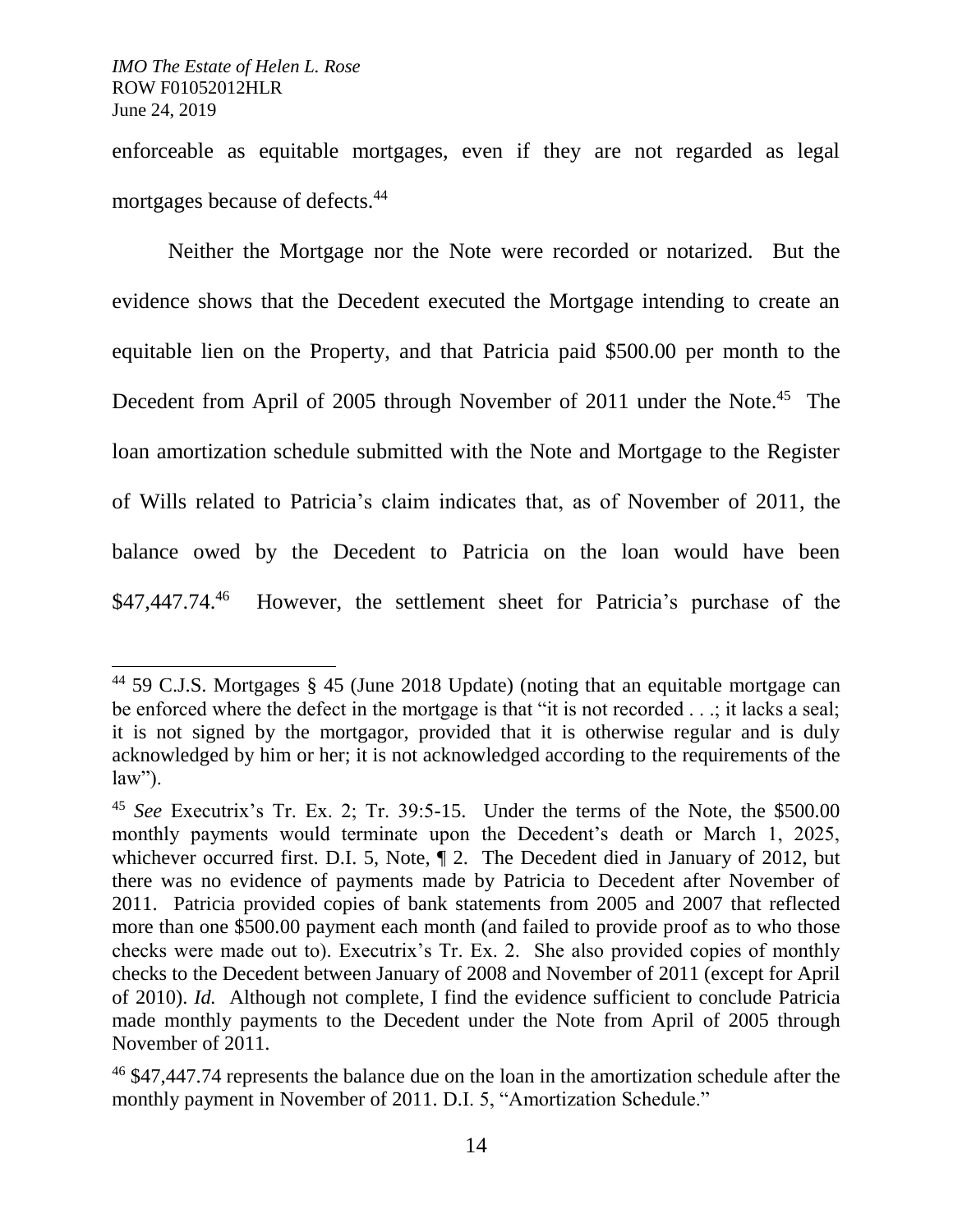Property shows that \$54,557.02 was deducted from the amount due the estate on that loan.<sup>47</sup> When asked about the discrepancy, Patricia testified that, at settlement, "interest and taxes and insurance" were added together with the amount owed on the Note to make up the \$54,557.02 as a single line item on the settlement sheet.<sup>48</sup> However, the settlement sheet shows Patricia was also credited for the payment of \$5,196.60 in taxes and insurance separately from the outstanding loan.<sup>49</sup>

I find the Mortgage was an equitable mortgage against the Property securing Patricia's loan debt under the Note. And, it is reasonable to conclude that the estate owes Patricia the \$54,557.02 assessed against the estate related to the loan, including taxes, insurance and interest. However, I find the settlement sheet incorrectly assessed an additional \$5,196.60 against the estate for taxes and insurance, when Patricia's testimony shows that those expenses were already included in the \$54,557.02 calculation, and I add \$5,196.90 to what Patricia is required to pay the estate, if she pays the surcharge.

## **C. Exceptants' Other Claims**

Exceptants' other claims focus on Patricia's neglect of the Property while allowing George to live in the Property rent-free for more than five years, and the

<sup>&</sup>lt;sup>47</sup> Exceptants' Tr. Ex. C. Oddly (and, perhaps, coincidentally), \$54,557.02 reflects the balance due on the loan as of September 1, 2012. D.I. 5, "Amortization Schedule."  $48$  Tr. 97:7-98:10.

<sup>49</sup> Exceptants' Tr. Ex. D.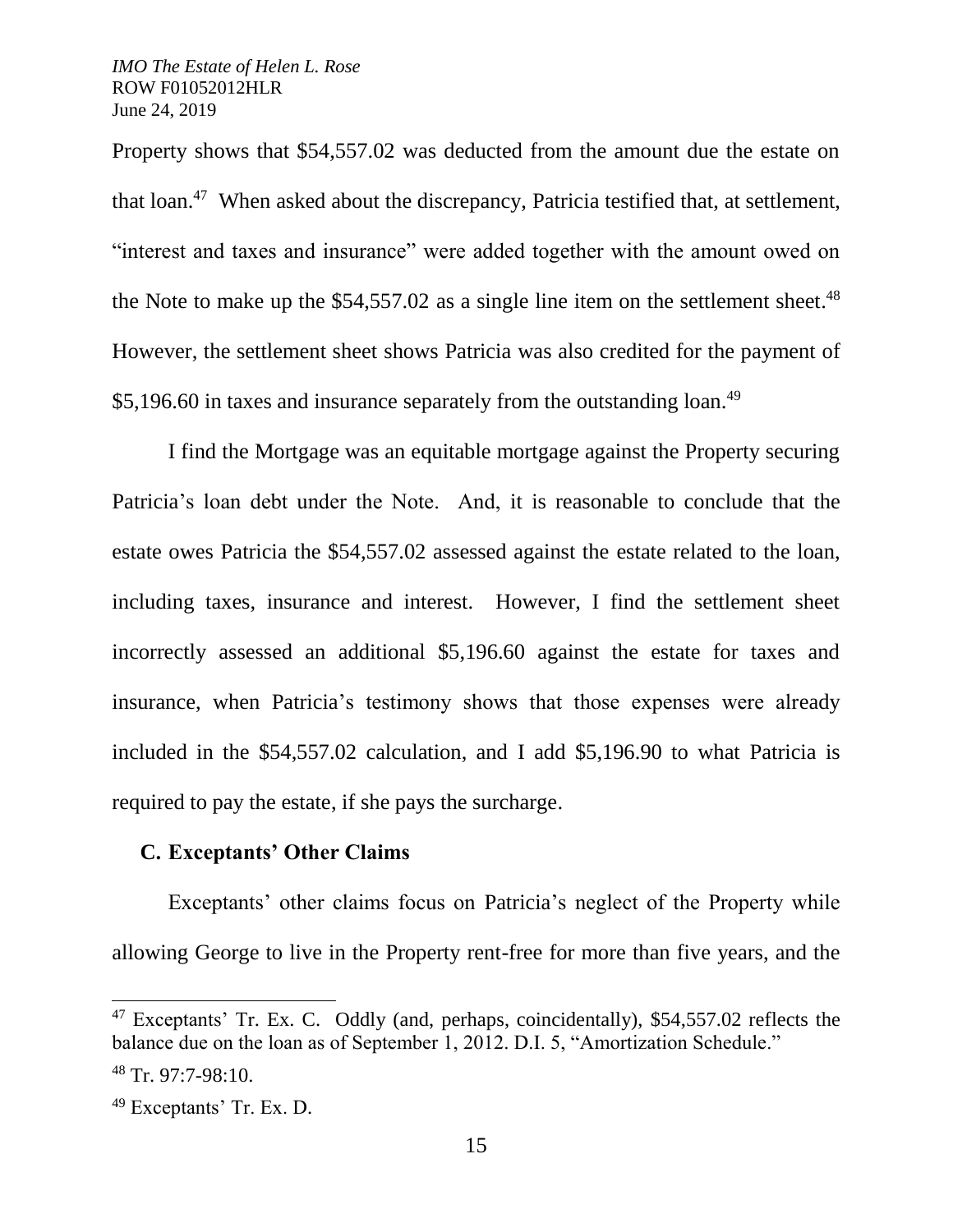$\overline{a}$ 

additional relief they seek include the disallowance of estate attorney's fees, closing costs, commissions, and attorney's fees and costs. Patricia alleges that George refused her entry on the Property while he lived there so she could not maintain the Property. As a fiduciary, her obligations included taking care of the Property and taking appropriate actions to remove George from the Property, which should have taken far less than five years to do so. I recognize the difficulties Patricia experienced in her efforts to remove George from the Property, including the legal advice she received from one attorney and the cost of hiring a different attorney to take legal action. And, Exceptants have not provided evidence of damages caused by neglect. Further, since I recommend to the Court that, to remedy her self-dealing, Patricia be ordered to either pay the difference in value or return the Property, any damages resulting from neglect will be addressed.<sup>50</sup>

With regard to Exceptants' request to the Court for the disallowance of estate attorney's fees, "[t]he general rule is that fees paid to the attorney for the personal representative are considered an expense of the estate."<sup>51</sup> "The rational[e]

 $50$  This is an issue for another day, but I find the evidence shows George benefited from his exclusive possession of the Property rent-free for more than five years, and the reasonable value of that benefit can be deducted from George's share of the estate, if there are residuary funds remaining in which he would share as a residuary beneficiary.

<sup>51</sup> *In re Estate of Pusey*, 1997 WL 311503, at \*3 (Del. Ch. May 23, 1997).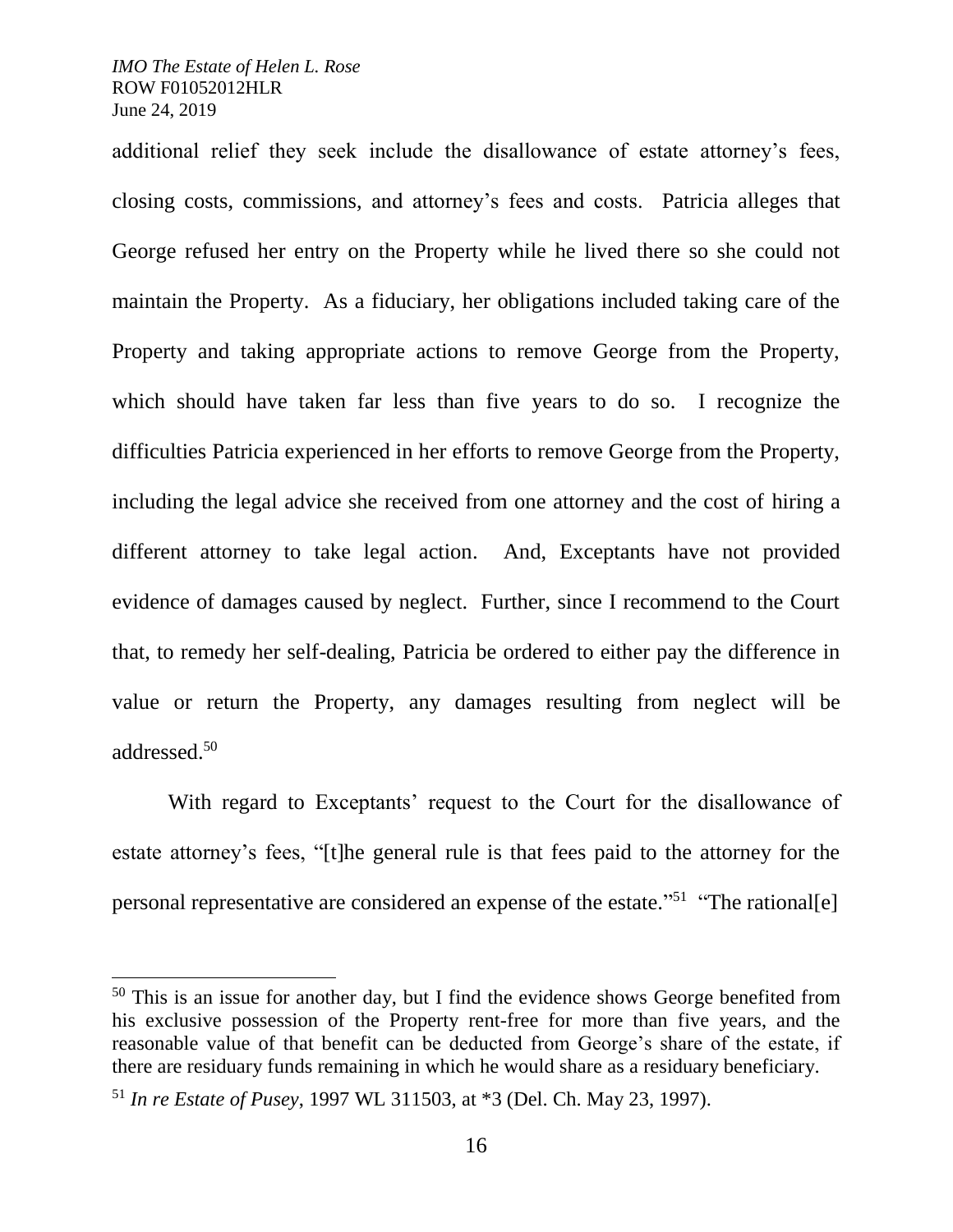behind this rule is that the personal representative and his or her attorney is providing a service to the estate and its beneficiaries by properly and efficiently administering the estate."<sup>52</sup> When an executrix breaches her fiduciary duty, she may be found to be acting in her own best interest rather than to benefit the estate, and ordered to pay her own attorney's fees.<sup>53</sup> Here, the exceptions focused on Patricia's self-dealing, which benefitted herself not the estate. I find that, through her self-dealing, she breached her fiduciary duty. It would be unfair to shift the legal fees incurred for her defense of this litigation to the estate, and the other beneficiaries. Accordingly, I recommend the Court direct Patricia to pay her own legal fees in defense of this action.

With regard to Exceptants' request for the disallowance of the closing costs associated with the sale of the Property to Patricia, I recommend the Court deny that claim if Patricia pays the estate for the difference between the value of the Property and her purchase price. However, if, in the alternative, the sale of the Property to Patricia is voided, then I recommend the Court assess against Patricia \$8,209.44 in settlement charges previously paid by the estate.<sup>54</sup> Exceptants also

<sup>52</sup> *Id.*

<sup>53</sup> *See In re Estate of Reichert*, 2001 WL 1398579, at \*2-\*3 (Del. Ch. Oct. 31, 2001).

<sup>54</sup> Patricia's reimbursement of these charges is appropriate to prevent the estate from incurring duplicative attorney's fees (which represented \$3,200.00 of the settlement charges and I assume were incurred related to the settlement) when the Property is resold,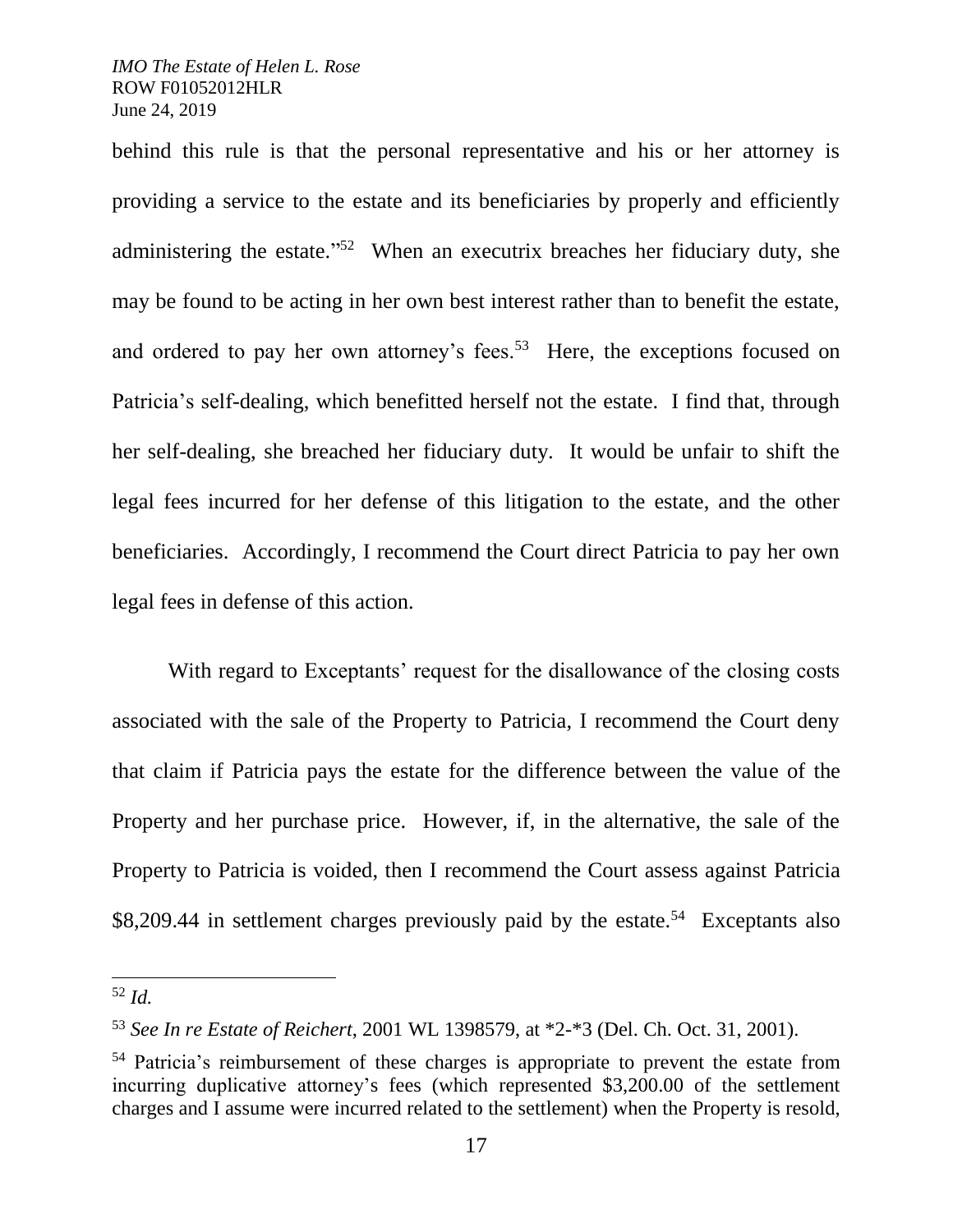sought disallowance of any commissions sought by Patricia. But, commissions are not at issue since the first and final accounting does not provide for any commission for Patricia.<sup>55</sup>

Finally, Exceptants ask the Court to award them reasonable attorneys' fees and costs. The standard for awarding attorneys' fees in litigation by the Court of Chancery is well-established, with litigants, typically, paying their own attorney's fees and expenses under the American Rule.<sup>56</sup> Similarly, the "fees paid to an attorney representing one of the beneficiaries are [ordinarily] paid by that individual, not the estate."<sup>57</sup> But, estate administration and will contests are areas where attorney's fees have been awarded.<sup>58</sup> To justify a shifting of fees onto the estate, the circumstances must be "exceptional" and demonstrate "special equities

and because estate debts (in the amount of \$5,009.44) were paid off during settlement and charged against the estate to Patricia's benefit – reducing the amount she had to contribute at settlement. *See* Exceptants' Tr. Ex. D.

<sup>55</sup> Exceptants' Tr. Ex. E.

<sup>56</sup> *Johnston v. Arbitrium (Cayman Islands) Handels AG*, 720 A.2d 542, 545 (Del. 1998); *Tandycrafts, Inc. v. Initio Partners,* 562 A.2d 1162, 1164 (Del. 1989).

<sup>57</sup> *In re Estate of Pusey*, 1997 WL 311503, at \*4 (citations omitted); *see also In re Melson*, 1999 WL 160136, at \*8 (Del. Ch. Mar. 10, 1999), *aff'd,* 741 A.2d 1027 (Del. 1999). The award of reasonable attorney's fees against the estate may be allowed even to losing litigants in will contests where exceptional circumstances are present and the litigants' actions have benefited the estate. *See Ableman v. Katz*, 481 A.2d 1114, 1117-20 (Del. 1984), *overruled on other grounds by In re Will of Melson*, 711 A.2d 783 (Del. 1998); *In re Will of Kittila*, 2015 WL 3899572, at \*2 (Del. Ch. June 24, 2015); *In re Estate of Melson*, 1999 WL 160136, at \*8 (Del. Ch. Mar. 10, 1999), *aff'd,* 741 A.2d 1027 (Del. 1999); *In re Macklin*, 1991 WL 67799, at \*2 (Del. Ch. Apr. 17, 1991).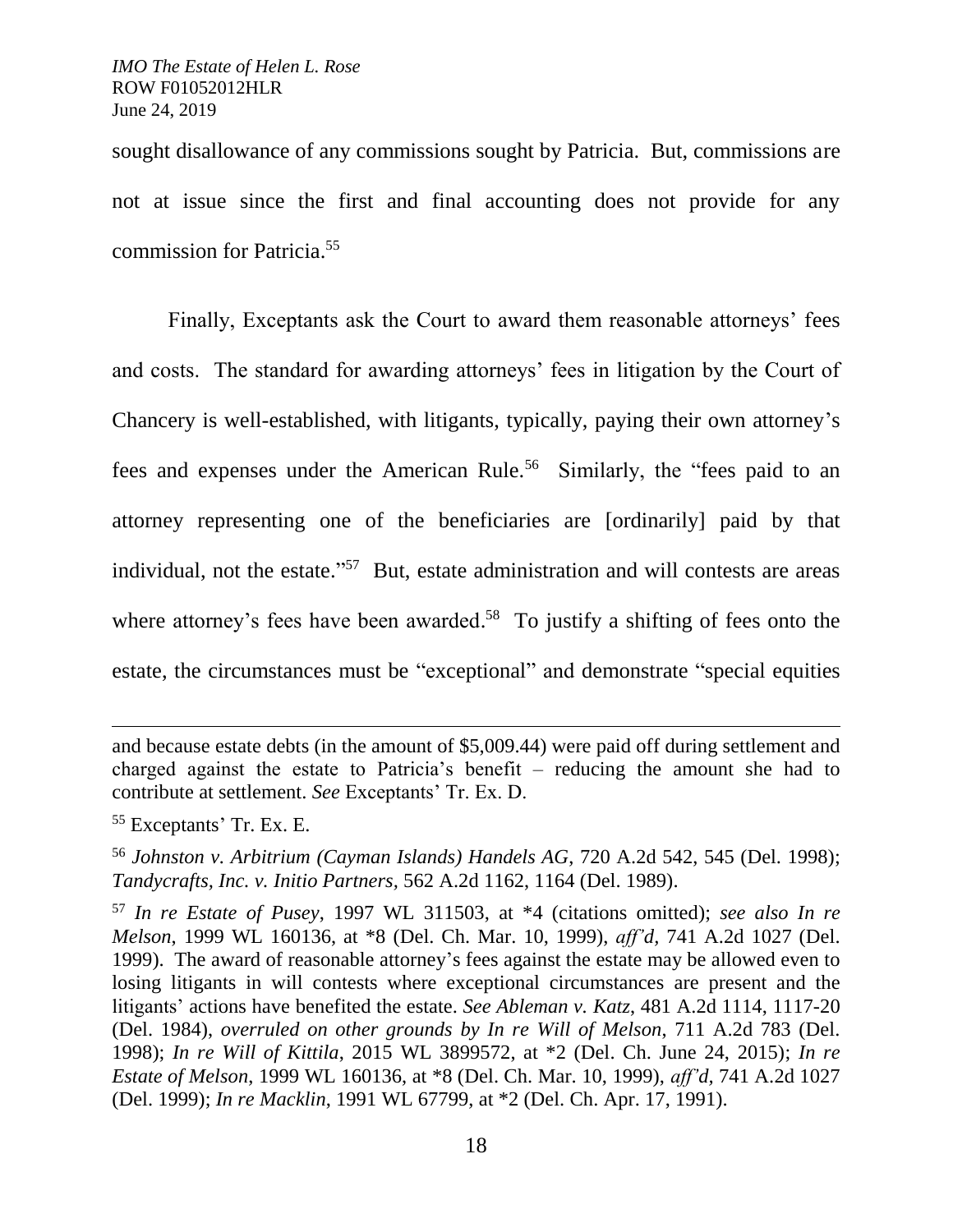l

which would make a failure to shift the burden onto the estate unfair."<sup>59</sup> Attorney's fees for beneficiaries challenging the administration of the estate can be assessed against the estate if their challenges are made on good grounds and serve to "potentially benefit the estate as a whole by ensuring that it will be administered in the manner intended by the testatrix."<sup>60</sup> "Whether exceptional circumstances exist sufficient to warrant an award of fees and costs is a matter which must be determined by an *ad hoc* examination of the facts of the particular case."<sup>61</sup> Here, I recommend the Court award the Exceptants' attorney's fees from the estate. Not only were Exceptants successful in their challenge to Patricia's self-dealing transaction as executrix, but that challenge will potentially result in a benefit to the estate as a whole, and an increase in estate assets available to be distributed among the beneficiaries. Exceptants have shown exceptional circumstances benefiting the estate and it would be unfair if the costs associated with that challenge were not absorbed by the estate.

<sup>58</sup> *In re Tunnell & Raysor, PA v. Truitt*, 1997 WL 257440, at \*1 (Del. Ch. May 9, 1997). <sup>59</sup> *Scholl v. Murphy*, 2002 WL 31112203, at \*3 (Del. Ch. Sept. 4, 2002). <sup>60</sup> *Id.*

<sup>61</sup> *Speed v. Palmer*, 2000 WL 1800217, at \*1 (Del. Ch. Nov. 28, 2000); *see also In re Estate of Pusey*, 1997 WL 311503, at \*4 ("whether the estate or the individuals ought to bear the cost of the attorneys' fees is a determination which depends largely on the facts of the case").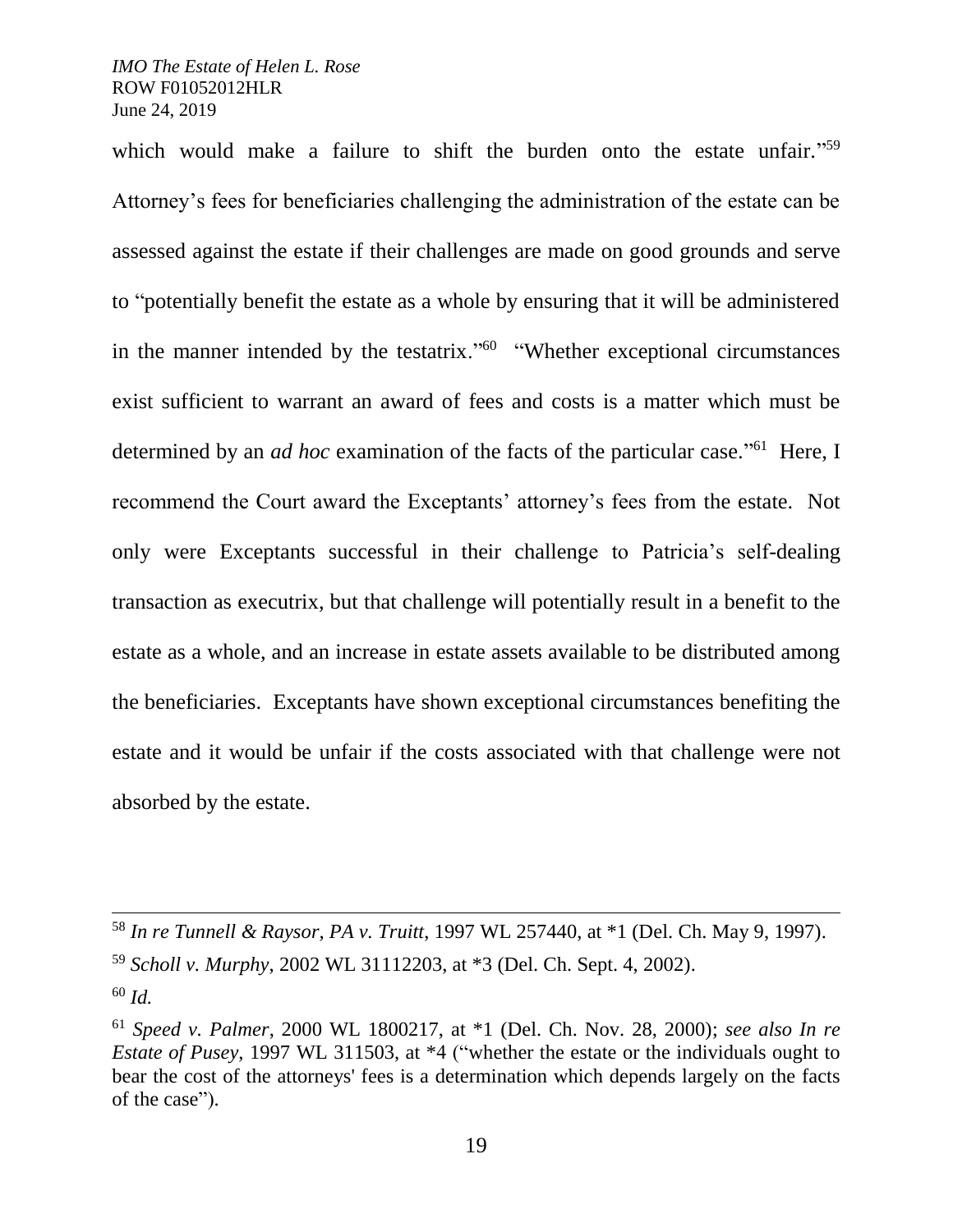An issue remains, however, as to the amount of the award in light of the small size of the estate. "Delaware courts have compared the relative size of the estate to the amount of the fee request." $62$  Exceptants have not indicated how much they seek in attorney's fees. Once that information is available and considered in light of the size of the estate, I may conclude that the estate should pay only a portion of Exceptants' fees. Exceptants should submit a fee petition within 20 days of the date of this report, the estate should file its response within 10 days of the filing of the fee petition, and Exceptants should file their reply within 5 days of the filing of the estate's response. I will then incorporate my finding regarding Exceptants' attorney's fees into my report.

### **III. Conclusion**

 $\overline{a}$ 

For the reasons set forth above, I find Patricia Rose breached her fiduciary duty by selling estate real property to herself in a self-dealing transaction and recommend the Court order her to pay the estate \$48,000.00, the difference between the sale price and the value of the Property, within 60 days after my report becomes final. Alternatively, if she fails to do so or notifies the Court that she will not pay the difference within the set time frame, I recommend the Court void the

<sup>62</sup> *In re Will of Kittila*, 2015 WL 3899572, at \*2 (citation omitted); *In re Estate of Damico*, 2011 WL 1938567, at \*13 (Del. Ch. Apr. 21, 2011) (citing *In re Estate of Newell,* 1977 WL 23836, at \*2 (Del. Ch. Dec. 20, 1977) ("[F]ees should not be awarded in such an amount as to virtually dissipate the estate.").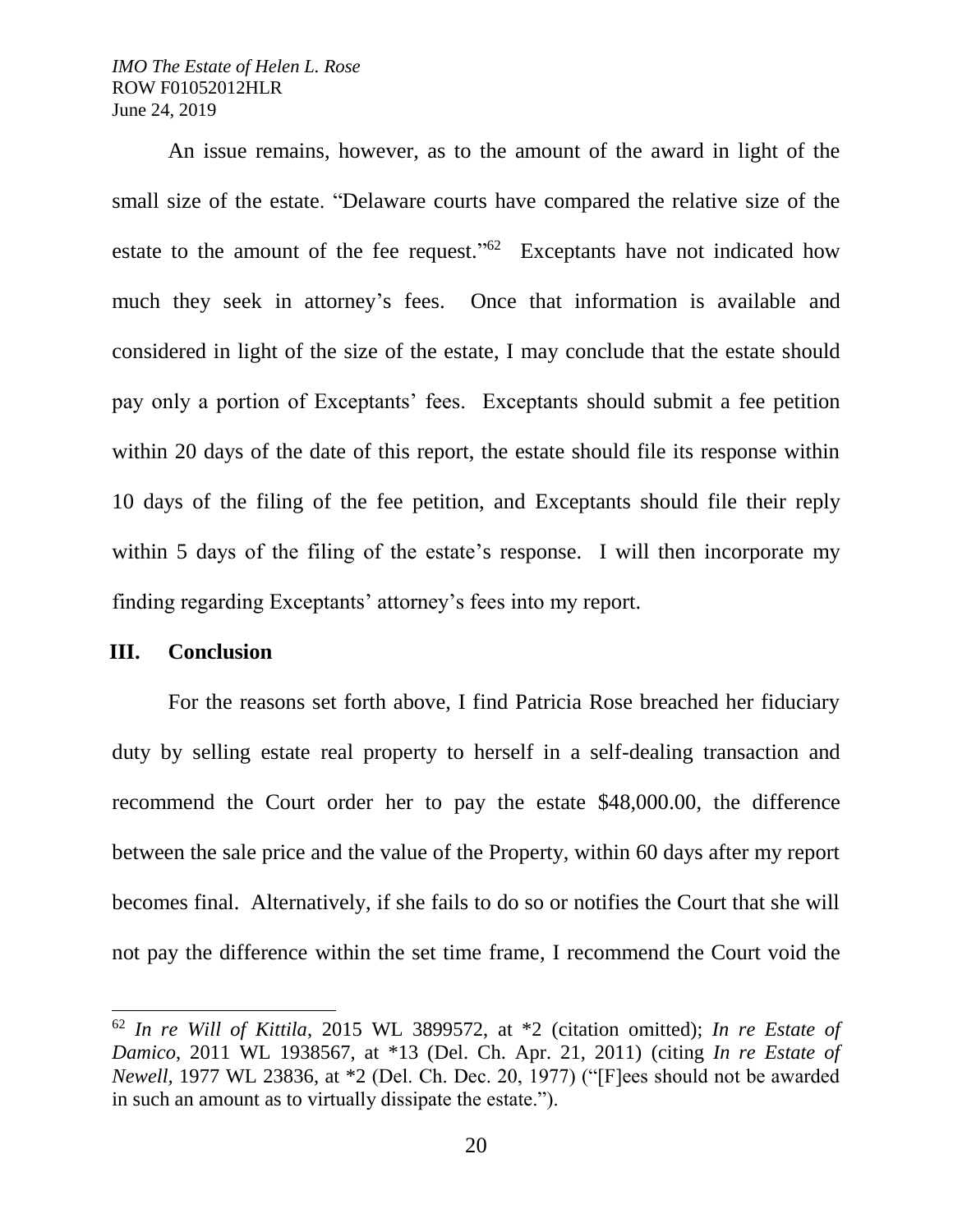$\overline{a}$ 

sale of the Property. I also find Patricia had an equitable lien on the estate property, although the amount of the debt owed by the estate was \$5,196.60 less than the amount assessed against the estate during settlement. I recommend that the Court order Patricia to pay the estate \$5,196.60 for the difference. Further, I recommend the Court conditionally deny Exceptants' request to disallow closing costs, with the condition that Patricia would be responsible for the \$8,209.44 in settlement charges previously paid by the estate if the sale of the Property to Patricia is voided. Considering the claims together, if Patricia pays the estate the difference between the sale price and value of the Property, she will be responsible for paying a total of \$53,196.60, including \$48,000.00 (the \$128,000.00 value minus the \$80,000.00 purchase price) and \$5,196.60 (a refund for the estate's double payment in taxes and insurance at settlement), to the estate.<sup>63</sup> If the sale of the Property to Patricia is voided, then the estate owes her \$46,237.58, which is secured by an equitable lien on the Property, and represents \$54,447.02 (the amount due her on the mortgage loan on the Property) minus \$8,209.44 (a surcharge for settlement charges previously paid by the estate).

Finally, I recommend the Court direct Patricia to personally pay the attorney's fees that the estate incurred in defense of this action, and cause the estate

<sup>&</sup>lt;sup>63</sup> This amount should be reduced by any estate funds she would otherwise have received as a residuary beneficiary.